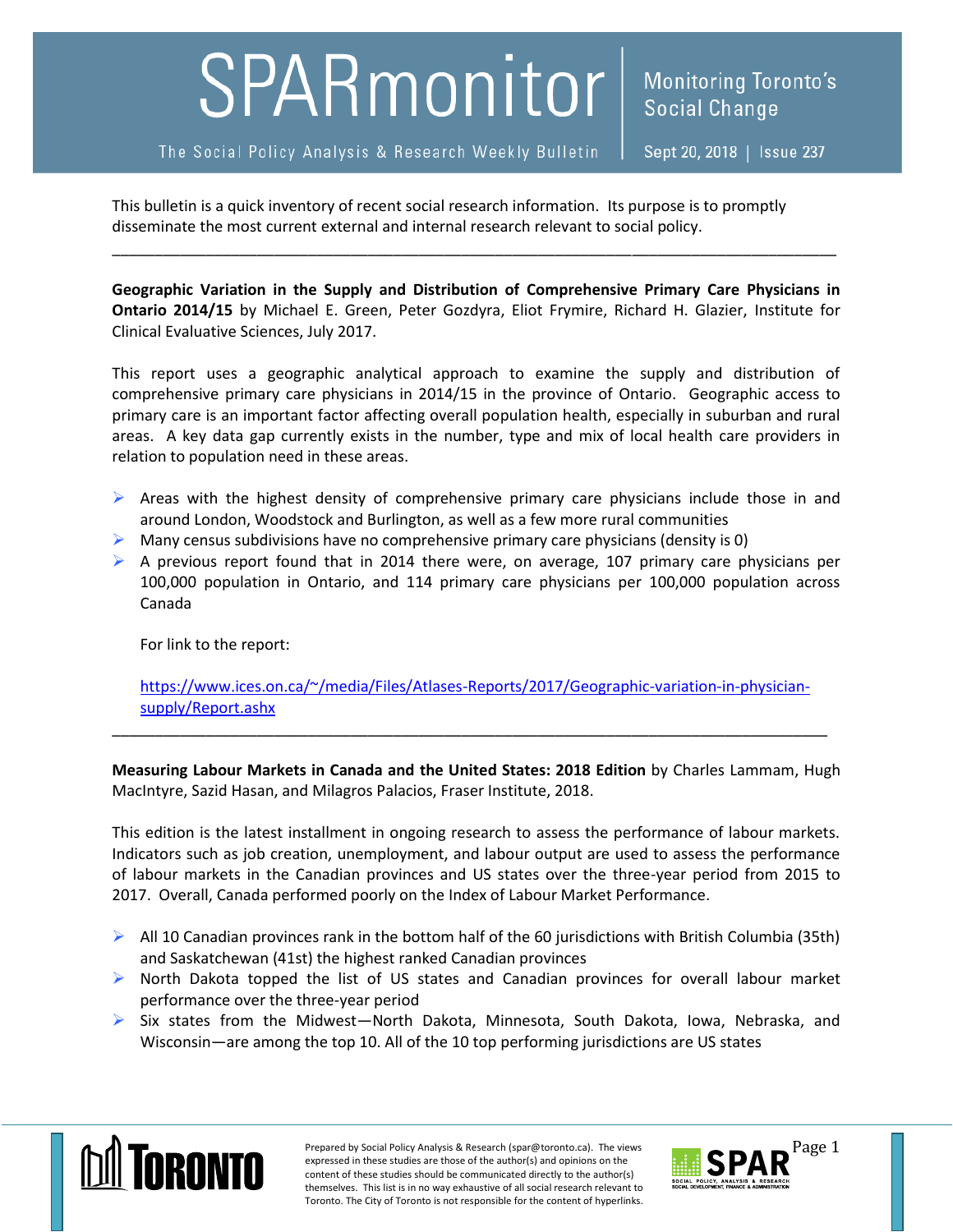## For report to the study:

[https://www.fraserinstitute.org/sites/default/files/measuring-labour-markets-in-canada-and-the](https://www.fraserinstitute.org/sites/default/files/measuring-labour-markets-in-canada-and-the-united-states-2018.pdf)[united-states-2018.pdf](https://www.fraserinstitute.org/sites/default/files/measuring-labour-markets-in-canada-and-the-united-states-2018.pdf)

**Poverty Measures: Opportunity or Distraction?** By Ricardo Tranjan, Canadian Centre for Policy Alternatives, August 2018.

\_\_\_\_\_\_\_\_\_\_\_\_\_\_\_\_\_\_\_\_\_\_\_\_\_\_\_\_\_\_\_\_\_\_\_\_\_\_\_\_\_\_\_\_\_\_\_\_\_\_\_\_\_\_\_\_\_\_\_\_\_\_\_\_\_\_\_\_\_\_\_\_\_\_\_\_\_\_\_\_\_\_\_

Starting in 2004, almost all provinces and territories, several regions and municipalities, and the federal government have released poverty reduction strategies or discussion papers. Whereas the concept of poverty used to be primarily connected to physiological deprivation, today it captures notions of social exclusion, inequality, vulnerability, and human rights.

- $\triangleright$  Most poverty reduction strategies pay attention to individuals and families who experience poverty for prolonged periods for whom full-time employment may not be an alternative
- $\triangleright$  This paper puts forward five recommendations for how to use targets, indicators, and evaluations to fuel action and investments on poverty reduction: Give up the search for a Holy Grail measure of poverty; Use existing indicators to monitor trends in key social policy areas; Try to understand the dynamics of poverty; Use investment targets to keep governments accountable; Use evaluation resources strategically

For link to the paper:

[https://www.policyalternatives.ca/sites/default/files/uploads/publications/Ontario%20Office/2018/](https://www.policyalternatives.ca/sites/default/files/uploads/publications/Ontario%20Office/2018/08/Poverty%20Measures.pdf) [08/Poverty%20Measures.pdf](https://www.policyalternatives.ca/sites/default/files/uploads/publications/Ontario%20Office/2018/08/Poverty%20Measures.pdf)

**Starting On Solid Ground: The Municipal Role in Immigrant Settlement** by Federation of Canadian Municipalities, 2018.

\_\_\_\_\_\_\_\_\_\_\_\_\_\_\_\_\_\_\_\_\_\_\_\_\_\_\_\_\_\_\_\_\_\_\_\_\_\_\_\_\_\_\_\_\_\_\_\_\_\_\_\_\_\_\_\_\_\_\_\_\_\_\_\_\_\_\_\_\_\_\_\_\_\_\_\_\_\_\_\_\_\_\_\_\_

Canada's economic future is tied directly to our ability to successfully attract, integrate, and retain new immigrants. Successive federal governments have identified immigration policy as part of their overall economic development strategies, most recently by tying Canada's 2010 immigration plan to the country's economic recovery plan.

- $\triangleright$  Newcomers are earning less and taking longer to find affordable housing and jobs that match their skills and education levels
- $\triangleright$  In 2008, two-thirds of university-educated newcomers were underemployed, working in occupations that required at most a college education, compared to 40% of their Canadian counterparts
- $\triangleright$  The number of newcomers earning less than \$10 an hour in 2008 was 1.8 times higher than for Canadian-born workers
- $\triangleright$  Immigrants in larger cities are more likely to be on social assistance than their counterparts in smaller cities